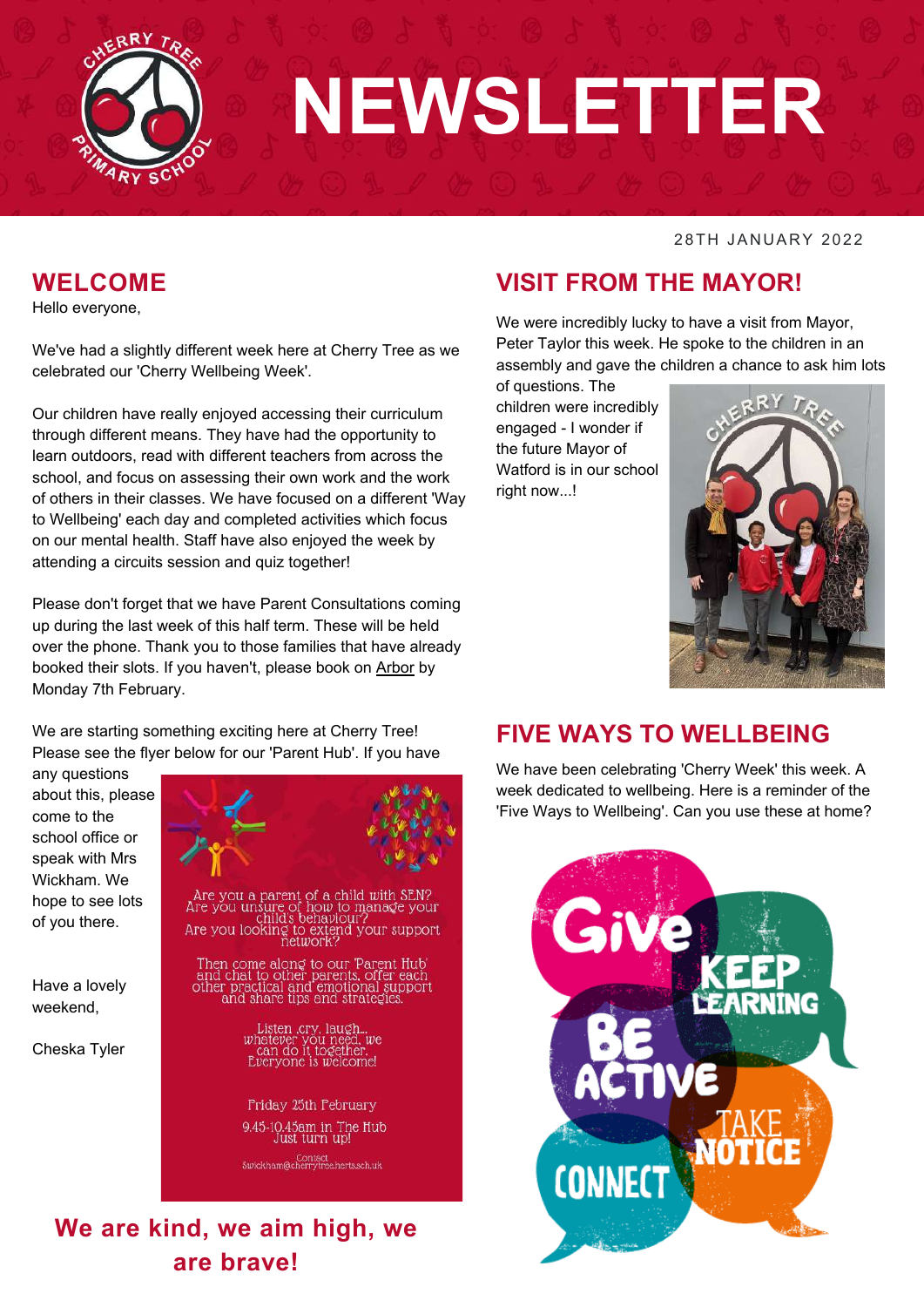#### **READING CORNER**

This week we have welcomed some new friends to our school and these children have really enjoyed playing with their new friends. A great way to bring stories to life!



Our children have also been spending time enjoying the school library this week and engaging with all the wonderful books we have at Cherry Tree.





We are looking forward to welcoming Jack Meggit - Phillips to work with our children, in Years 3-6, on 8th February. He has written some brilliant books and there will be the opportunity to purchase signed copies at this

event - more details to follow.

Happy reading..... Jane Sibbit Reading leader

#### **COVID GUIDANCE**

A letter was sent to all parents on Friday 21st January outlining the most recent update following national changes.

From Monday 17th January, people who are selfisolating with COVID-19 now have the option to reduce their isolation period after 5 full days if they test negative with a lateral flow test (LFT). Individuals have to test negative on both day 5 and day 6 and must ensure that they do not have a temperature. For example, if they test negative on the morning of day 5 and the morning of day 6, they can return to their education or childcare setting immediately on day 6.

Whilst we encourage it, masks are no longer compulsory on the playground but please be mindful when having face to face conversations with members of staff.

## **GOODBYE**

We are sad to say goodbye to Blazej Sawiki, our Site Manager. Blazej has been with us for a short time but has been a wonderful addition to the team. We wish him luck in the future.

#### **WELCOME TO CHERRY TREE!**

We have two new members to welcome to the school this week:

Miss Hamid - Early Years Teaching Assistant Ms Azmat - Cleaner

We are excited to be working with you from now on!

### **SKILLS BOOT CAMPS**

Please have a look at the updated skills bootcamps. These may be of interest to our parents. There are a selection of skills covered for a variety of different job roles. Click [here](https://www.gov.uk/guidance/free-courses-for-jobs) for more information.

https://www.gov.uk/government/publications/find-a-skillsbootcamp/list-of-skills-bootcamps

#### **PARKING**

We are working with our local Community Police Officer to try and improve the parking issues that we have had recently. The Community Police officer will be patrolling before and after school, so please be mindful where and how you park on the school run.

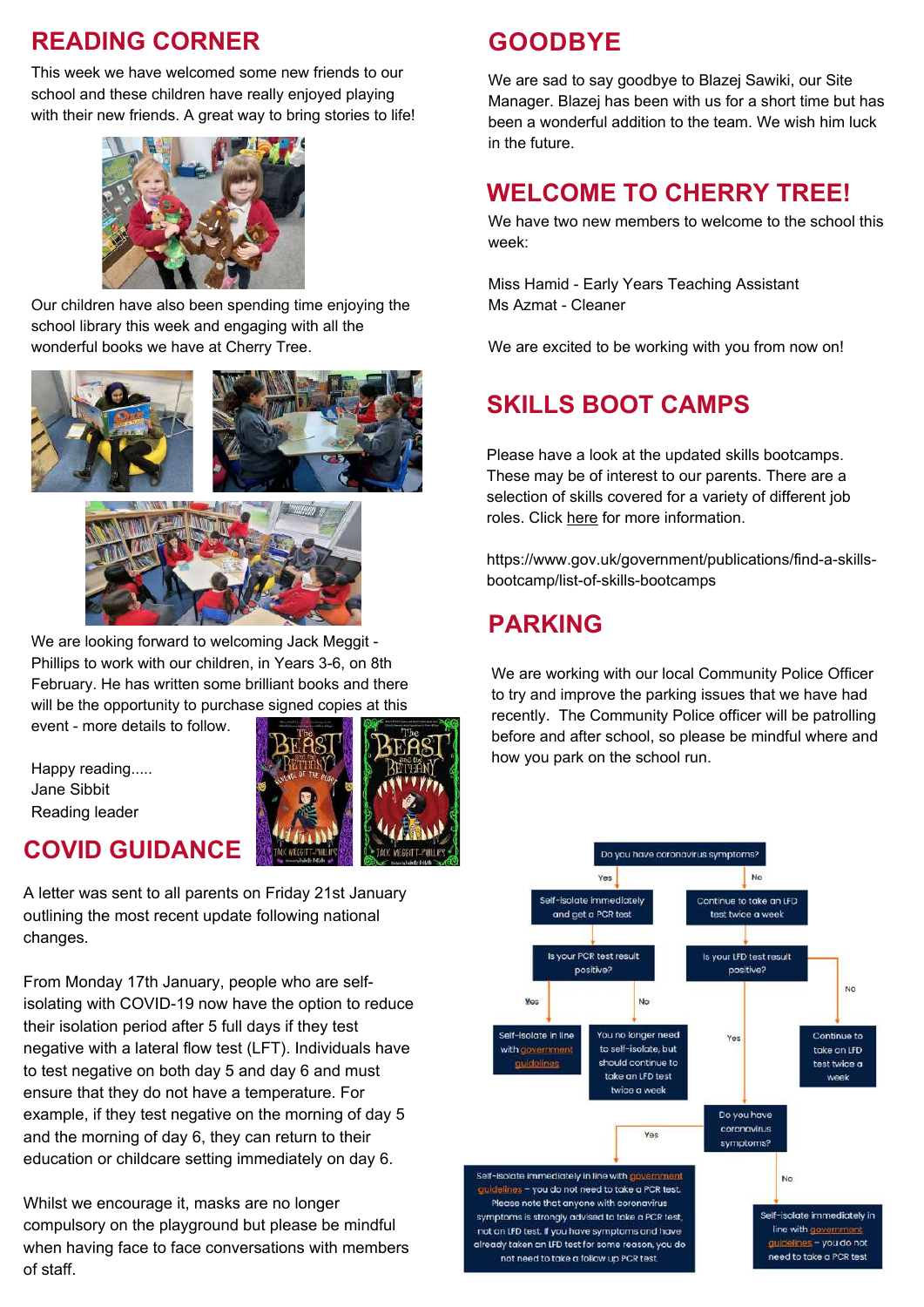#### **NURSERY ADMISSIONS**

The application window for September 2022 Nursery admissions is now open, please register your interest [here.](https://forms.office.com/r/0dupw0CY0E)

We are offering tours of our nursery on the following dates and would love to see you there! These tours are in person, held at Cherry Tree.

Monday 31st January at 6pm Wednesday 9th February at 10am

Click [here](https://forms.office.com/r/rpe3mQpZaP) to register for a tour.

#### **Friends of Harebreaks Wood**

The new 2022 Events programme is now on our website, as ever things can change due to Covid regulations, adverse weather etc, so always check for late emails and check the [website.](http://www.harebreakswood.org.uk/)

I have a number of bird box kits left over from a project we did many many years ago, if you would like one let me know. The bits need nailing together (nails supplied), so a fun thing to do with children.

#### **XTRA TIME - AFTERSCHOOL CLUB**

Bookings are now open, click [here](https://form.jotform.com/213351921534349) to register for a place!

Our after school club runs from 3:15pm until 6pm. The children have a wealth of activities to choose from and are provided with a light tea.







To celebrate New Year 2022, we have an exciting challenge to share! Can you raise £20.22 for our school, any way you choose? If you don't manage to reach the goal, any contribution is a great achievement! Maybe siblings could work together to reach the target?

Sponsorship forms have been sent home. Please return forms and money to the school office 7th-11th February. We would love to see photos or drawings of everyone's ideas, so we can celebrate success and creativity in assembly. Please email them to friends@cherrytree.herts.sch.uk. There will be a prize for the class team who raises the most, and individual prizes for extra creative ideas.

On 1st February, our virtual Asda Green Token Scheme goes live. Please look out for a link and further details of how you can vote for our school. Let's be the charity with the most votes to win £500!

This summer, as part of our queen's jubilee celebrations, Cherry Tree will be 'planting a tree for the jubilee'. Watford council is organising an event on Saturday 5th February, where they will be giving away sapling trees to residents. Please consider claiming your free tree and donating it to school.

Spring chicks for Early Years Foundation Stage children will be arriving next week. This has been funded by the proceeds and support from our Christmas Winter Wonderland last term.



If you would like to book your child into the morning club you can register via your Arbor Parent Portal and choose from daily or half-termly sessions, subject to availability. Click [here](https://www.cherrytree.herts.sch.uk/attachments/download.asp?file=934&type=pdf) for more information and to view the booking guide.

Mon to Wed 7th - 9th Feb Parent Consultations Monday 14th Feb 22 - Half Term Monday 21st Feb 22 - INSET Friday 25th Feb 22 - Parent Hub Tuesday 22nd Feb 22 - Return to school Thurs 14th July 22 - Year 6 Transition Day